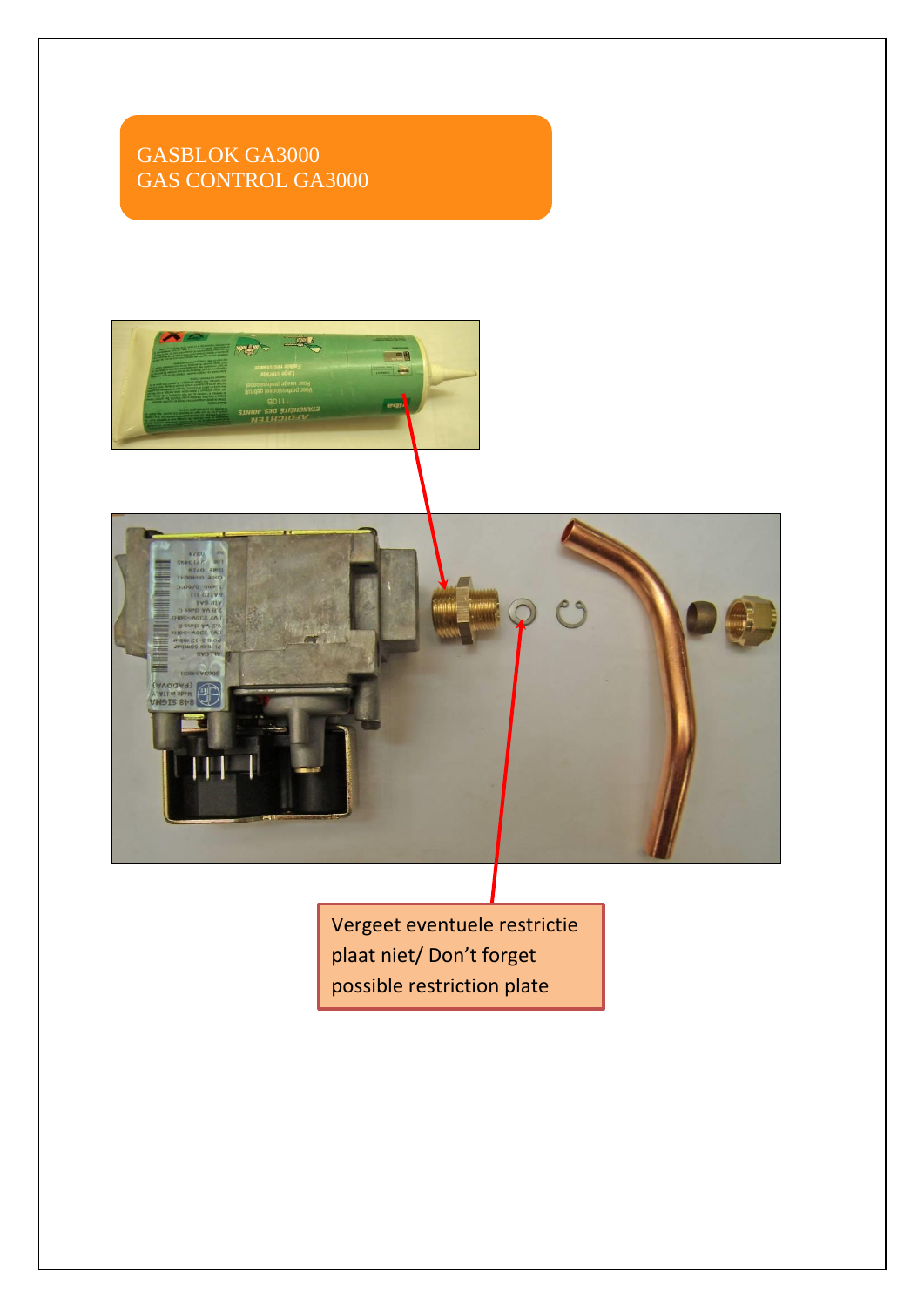### **AFSTELLEN GASBLOK**

Er zijn twee schroeven waarmee het gasblok ingeregeld moet worden

De Offset adjuster en de Ratio adjuster

De ratio adjuster wordt gebruikt om de hoogstand op CO2 af te stellen.

De Offset wordt gebruikt de CO2 op laagstand af te stellen.



Stel het toestel op vollast in bedrijf door 1x 10 seconden en 1x kort op de reset /servicetoets te drukken [display: H/b]

Als het toestel niet wil ontsteken kunt u eventueel met duim en wijsvinger de luchtopeningen van de gas/luchtmenger op de inlaat van de premix ventilator dichthouden tijdens het ontsteken. Het mengsel wordt dan rijker en zal gemakkelijker ontsteken.

Kijk in de tabel met technische gegevens voor de juiste CO2 waarden.

Gebruik gekalibreerde meetinstrumenten.

Corrigeer het CO2 als de afwijking groter is dan 0,3%

## 1 **Controleer het CO2 in hoogstand**

Verlagen CO2  $\rightarrow$  draai de Ratio adjuster rechtsom (minder gas).

Verhogen CO2  $\rightarrow$  draai de Ratio adjuster linksom (meer gas).

2 vervolgens **Controleer het CO2 op Laagstand**. De CO2 op in laagstand is lager dan op hoogstand.

Verlagen CO2  $\rightarrow$  draai de Offset adjuster linksom.

Verhogen CO2  $\rightarrow$  draai de Offset adjuster rechtsom

Nadat de CO2 in laagstand afgesteld is, ga weer naar de hoogstand en stel de CO2 opnieuw af met de ratio adjuster..

Hierna weer naar de laagstand en stel de CO2 op laagstand af indien nodig.

Herhaal deze handelingen tot beide CO2 waarden binnen de grenzen zitten.

Let altijd op de CO (koolstof monoxide) concentratie. Te veel CO duidt op een slechte verbranding! De CO waarde moet altijd lager zijn dan 100 ppm.